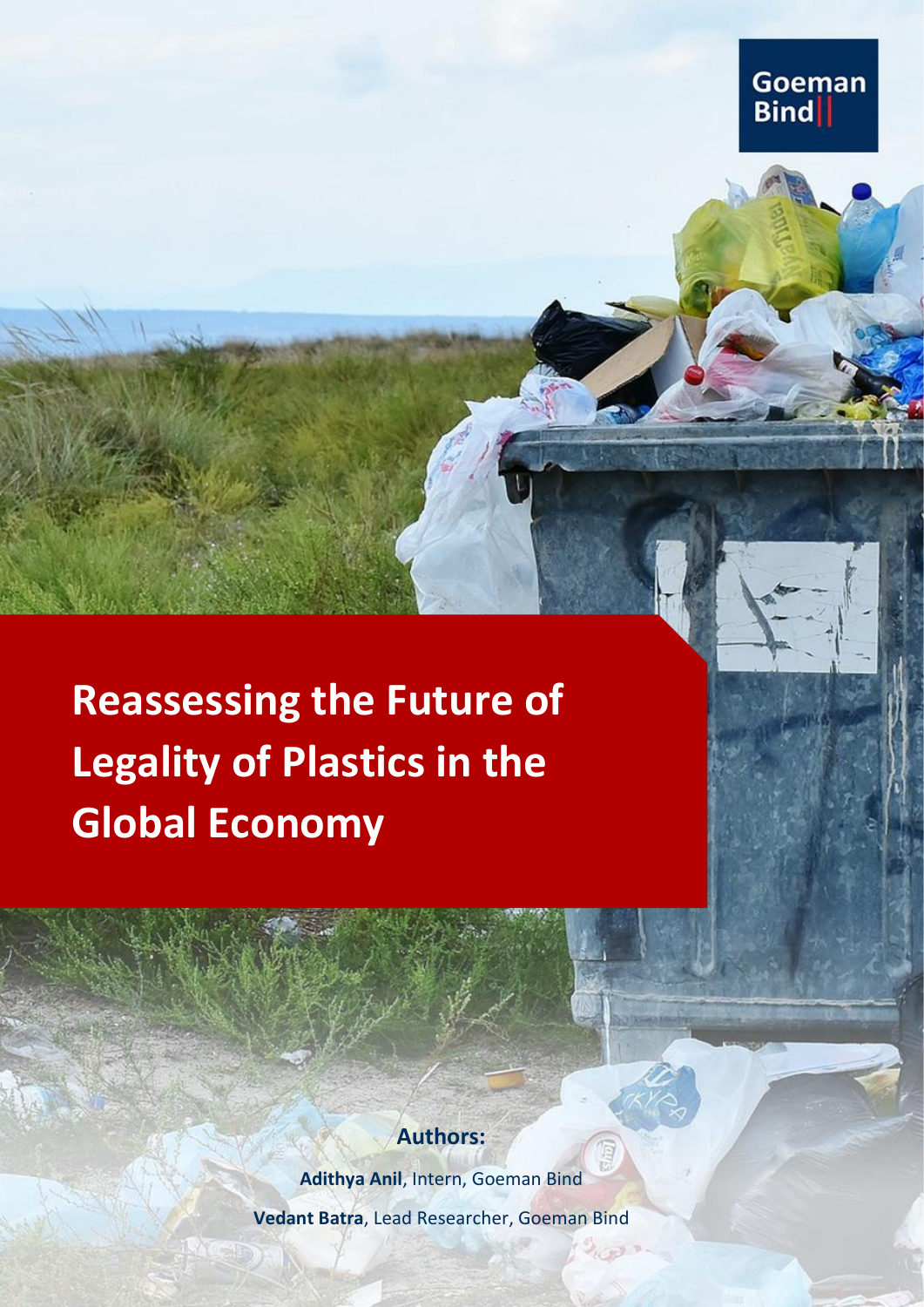Anyone can quote from this paper but due acknowledgment and reference should be given to ©Goeman Bind, Think Tank.

This paper is reviewed and approved by Dr. Neeti Shikha, Expert Fellow & Leader with Goeman Bind.

## I. PRECIS

#### 1. Introduction:

An amiable and equitable relationship between mankind and nature on the mother earth is indispensable for the sustainable development of life. With the dawn of industrial development, humans incidentally and accidentally interfered with the natural environment for its comfort and luxury. One of the most meticulous and noxious weapons discovered by humans, eroding our natural habitat is plastic. Pollution and plethora of other problems caused by plastic due to its tantamount shattering of ecology has led to a new term called white pollution.

"The who's who of the scientific fraternity was hunched over tables trying to create gold and silver using science and sorcery. But their attempts landed them nowhere near the material that kicked off a revolution some hundreds of years later. It was the polymer, a material that is durable, pliable, light and relatively inert. The first synthetic polymer, or plastic as we know it, was created in the early 20th century. Since then, contemporary alchemists have been cutting up and repurposing hydrocarbon molecules into thousands of materials that make up the plastics family. Everything from bottles to money is now plastic." Plastics are non-biodegradable, synthetic polymers derived primarily from petrofossil feedstock and made-up of long-chain hydrocarbons with additives and can be moulded into finished products excluding compostable plastic or polymer confirming IS/ISO 17088:2008. Plastics can be divided into two general categories and they are; 1. Thermoplastics: They have either linear or branched structure and can be amorphous or semi-crystalline materials, these can remoulded, reshaped and reused i.e. thermoplastics can be reclaimed from waste.

2. Thermosetting plastics: These plastics have three-dimensional, cross-linked, networked structures in which the polymeric chains are held together by strong covalent bonds i.e. thermosetting plastics cannot be remoulded and cannot be reused.

Plastics majorly are non-biodegradable. Alternatively, they splinter into smaller shards also known as microplastics. There are various studies revealing that plastic bags and containers made of expanded polystyrene foam/Styrofoam can squander up to thousands of years to decompose, adulterating soil and water health. Plastic bags disrupting waterways is a common phenomenon across the world aggravating natural disasters. An analytical study done by Moser and Lee in 1992 and Shaw and Day in 1994 on 1033 birds collected off the coast of North Carolina in the USA found that 55% of the species studied had plastic particles in their guts, as seabirds select specific plastic shapes and colors, mistaking them for food preys. Carpenter et al. in 1972 studied diverse species of fish and turtles with plastic debris in their guts and found that white plastic spherules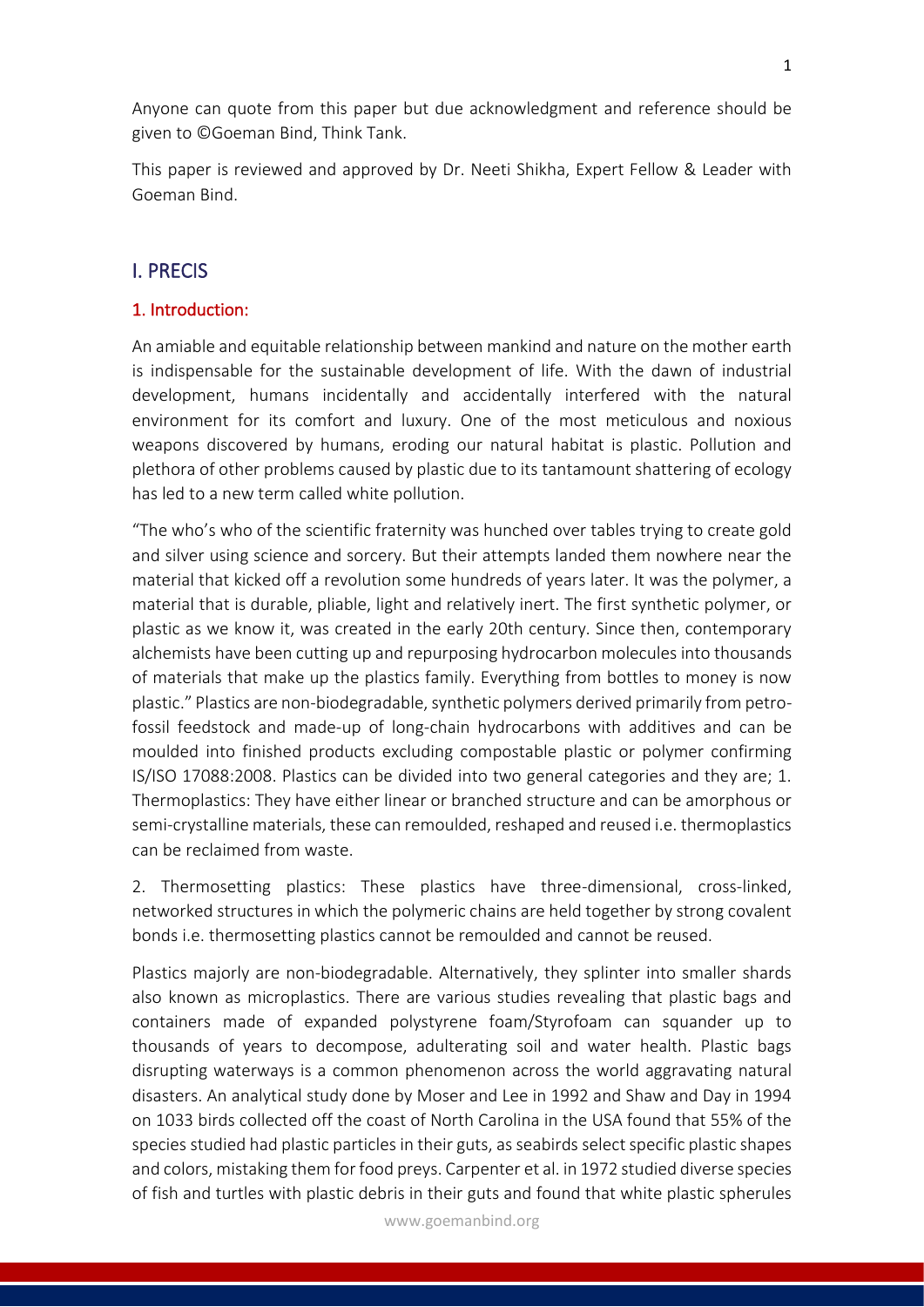had been ingested, indicating that they feed selectively. According to the observations made by Ryan et al., the main component polluting marine food webs are polychlorinated biphenyls (PCBs). The harmful after effects though not apparent are reproductive disorders or increase the risk of diseases and alter hormone levels. Assembling of plastic bag wastes causes environmental pollution that can be manifested in a number of ways such as deterioration of the natural beauty of an environment, death and entanglement of the marine ecosystem, blockage of sewerage systems of cities and towns in developing countries. Worldwide, a trillion single-use plastic bags are used each year, nearly 2 million each minute. The Pacific Institute estimates the raw material used to make single-use plastics items is petroleum or natural gas, both are finite resources of energy. For example, 14 plastics bags are the equivalent of fuel used to drive 1.2 kilometers.

The financial impact on Asia Pacific region due to plastic litter affecting its tourism, fishing and shipping industries is around \$1.3 billion per year and in the Europe Union, cleaning plastic waste from coasts and beaches costs about €630 million every year. Various accounting research studies submit that the total economic damage to the world's marine ecosystem caused by plastic amounts to more than \$13 billion every year. The problems due to plastics are very clear, it is imperative to implement global solutions which are practically possible to administer.

#### 2. Historical Development:

The meaning of the term plastic with a linguistic reference can be dated back to 1630s, "capable of shaping or molding," from Latin plasticus and from Greek plastikos "able to be molded". In 1907 Leo Baekeland used coal tar to create phenol, which he developed into the very first synthetically derived plastic from fossil fuels. Baekeland used the plastic for radio and telephone casings and electrical insulators because of its non-conductive and heat-resistant properties. Later in 1953, American chemist Daniel Fox invented a new kind of polycarbonate thermoplastic resin. The Age of Plastics began with a mistaken laboratory hypothetical and it is often phrased 'discovered by accident'. In 1954, styrene (better known as Styrofoam) was accidentally invented by Ray McIntire. In 1965, chemist Stephanie Kwolek developed Kevlar. World War II forced a tremendous expansion of the plastics industry. A Time magazine article noted that because of the war, "plastics have been turned to new uses and the adaptability of plastics demonstrated all over again", during World War II plastic production in the United States increased by 300%. According to author Susan Freinkel, "In product after product, market after market, plastics challenged traditional materials and won, taking the place of steel in cars, paper, and glass in packaging, and wood in furniture." Ronald Geyer et. al. concluded in a 2017 study: 8,300 million tonnes of virgin plastics have been produced to date. Of this, around nine percent have been recycled and 12 percent incinerated. 79 percent have found their way into landfills or the natural environment.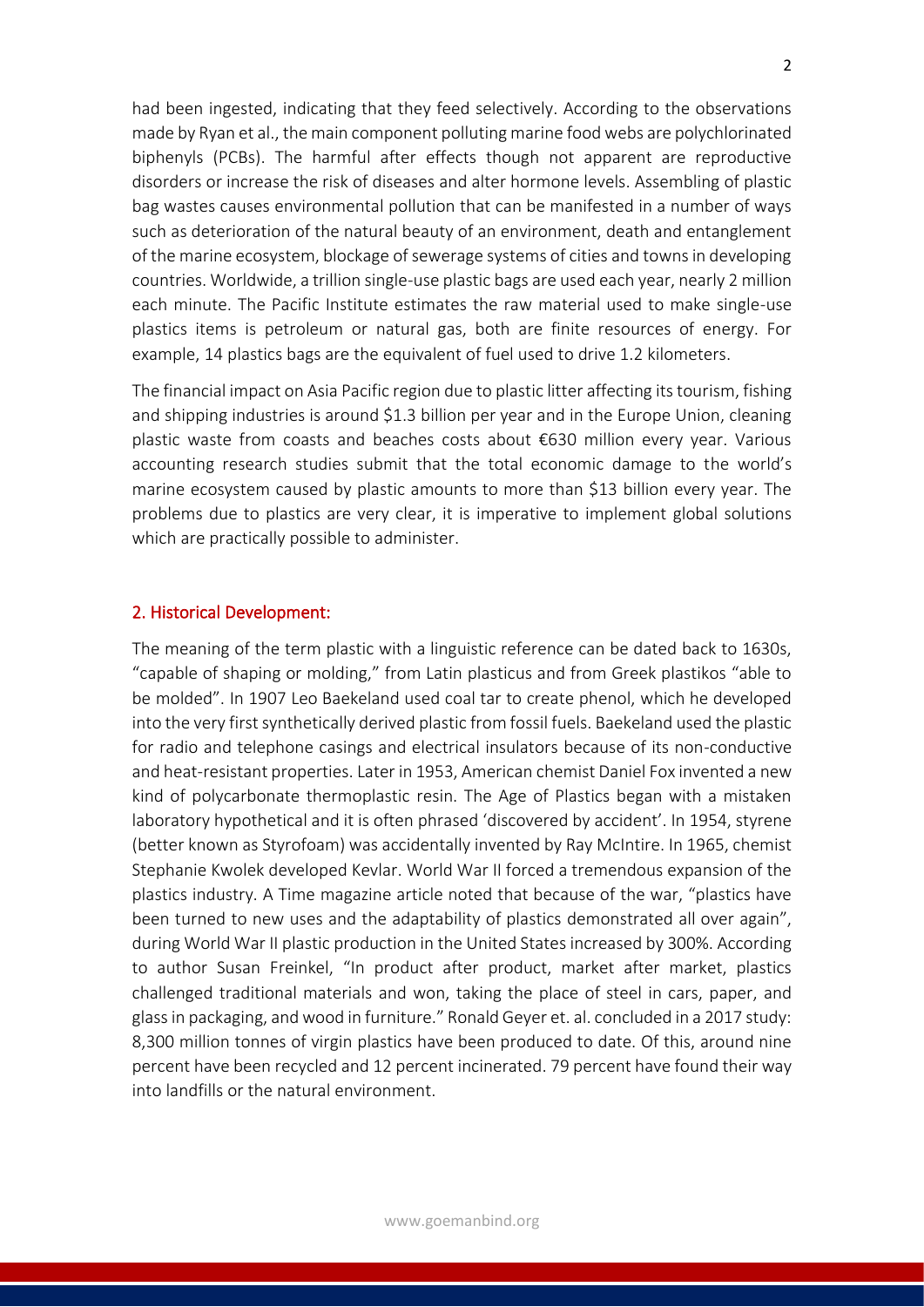## II. A NEW DISCOURSE? BEGINNING OF THE END OF PLASTIC MENACE

## 1. Feasibility of a complete ban on plastic and strengthening the production for recovery & recycling:

The rise of plastic as a global treat saw panaceas of expositions and resolutions, with the majority of them embracing the idea of completely recycling plastic coupled with partly banning single use plastic and a minority of the world calling for and reinforcing a blanket ban. We are moulded by plastic pervasively from laptops, door hinges, shower curtains, waste collectors, automobiles, meal trays, wall tiles, toys, pacifiers, tongs, pails, bins, bottles, and mouldings. This exposition of a blanket ban of plastic is difficult to achieve and still remains a distant dream because of its ubiquitous and omnipresent nature. There are realms where plastics are indispensable and vital, such as the medical industry, defense industry or automobile industry. As stated in the report published by the Ministry of Environment, Forest and climate change titled Plastic in life and Environment, "The industry's agenda is very simple. Another variation, another resin, another application, another barrel of crude oil, more pellets or nurdles, another product, another avenue of profit." The sincere, civil, morally appropriate 'ban plastics' slogan, by practical comparison and implementable nature is too uncertain and unclear. The 'say no to plastics' slogan is achievable, for it has an actionable intent. High level of recycling, as with a reduction in use, reuse, and repair or re-manufacturing combined with waste management strategies like landfill, incineration and energy recovery, downgauging, reusing of plastic packaging is the permanent solutions to white pollution. In addition to this, the focus should be given to promoting the creation of waste management infrastructure coupled with an investment in developing and unorganized recycling units. The issue is a global phenomenon, best practices and successfully tested techniques for packaging waste, which follow a covenant of better product design to ensure reduction, re-use, and recycling of packaging materials should be adopted. Recycling of plastic as the terminology suggests is a complex process to do and a confusing process to understand. Recycling and recovery are divided into four major categories: primary (mechanical reprocessing into a product with equal properties), secondary (mechanical reprocessing into products requiring lower properties), tertiary (recovery of chemical constituents) and quaternary (recovery of energy). Most of the plastics (PP, PVC, PET) etc. can be recycled via the mechanical route. Whereas, engineering plastics like PBT, SAN, and Nylon etc. are recycled by selected recyclers. In the so-called prosperous plastic industry in this global economy, recycling of plastics is one of the foremost steps towards innovation and sustainability. According to Government statistics, currently in India, out of the 7500 units, the number of organized recycling units for plastics is 3,500 along with additional 4,000 unorganized recycling units. Central Government also plans to invest in 100 such plants by 2020. In India, recycling of plastics is currently 3.6MnTPA and it provides employment to almost 1.6 Million people (0.6 million directly, 1 million indirectly). One of the major problems when it comes to statistical analysis of plastic pollution is the inaccuracy and imprecision of data. There are various reports of both Government and established Think Tanks which shows divergent figures. The report on Implementation of Plastic Waste Management Rules published in 2016, the plastic waste generated across the country is close to 1.6 million tonnes a year. The Central Pollution

www.goemanbind.org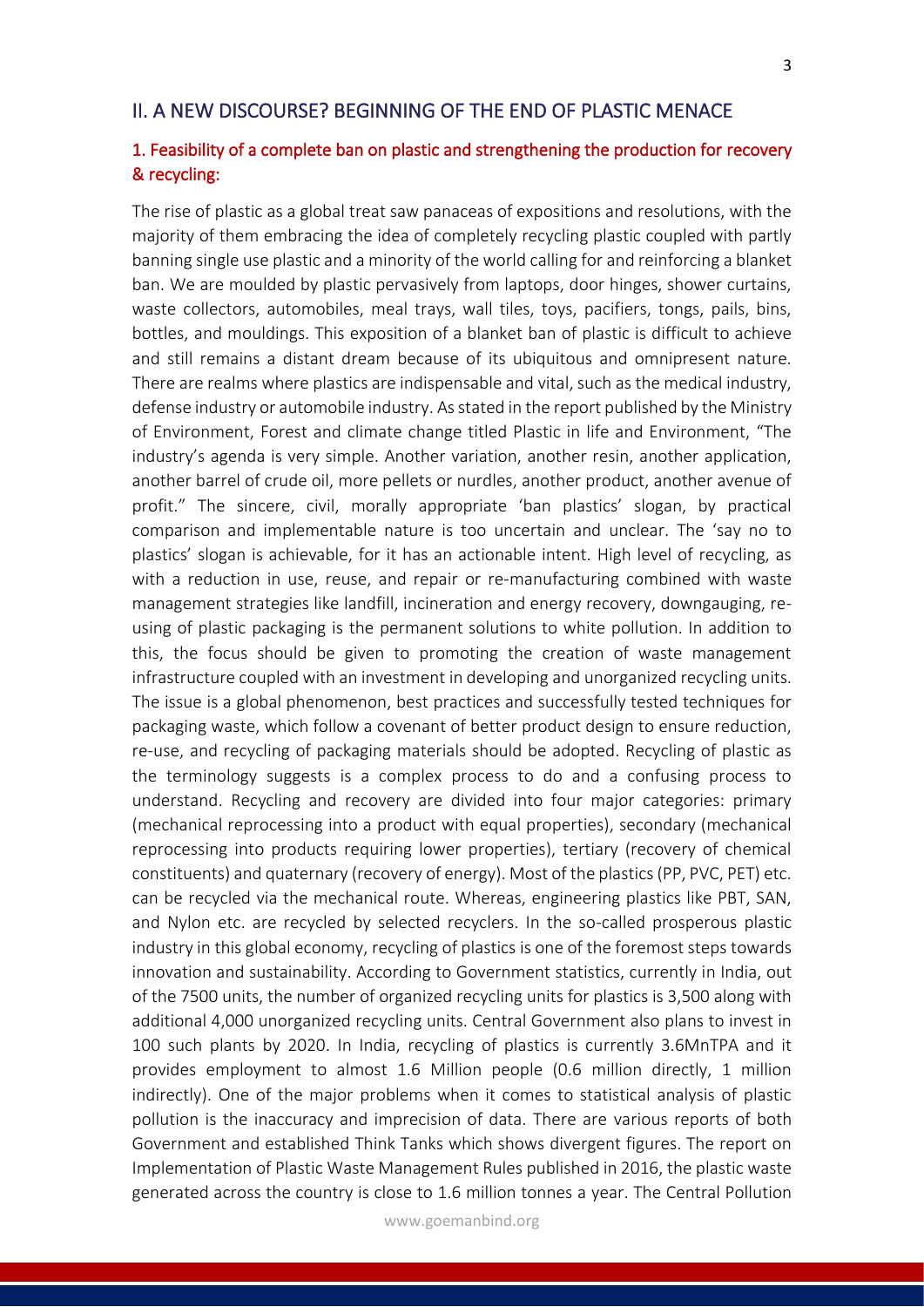Control Board (CPCB) report in 2017 estimated that India generates 25,940 tonnes of plastic waste each day. Out of which about 94 percent comprises a thermoplastic, such as PET/polyethylene terephthalate and PVC/polyvinyl chloride, which is recyclable. The deficiency of this estimated figure has jurisdictional limitation as it was estimated out of data extrapolated from 60 major cities, but various studies also say that India produces a lot of thermosets and other categories of plastics, such as sheet molding compound (SMC), fibre reinforced plastic (FRP) and multi-layer thermocol, which are non-recyclable. So, the idea of re-usage, recycling, and avoidance of hazardous plastic is more practical than a blanket ban.

Recycling in its practical terminology is only the secondary step, whereas, the primary process and the real grassroots solution lie in segregation of waste at source. The most impactful area is the need for public awareness and disciplined conscience towards segregation. This responsibility for increasing awareness through Public Private Partnership of Plastics Waste Management has dual stakeholders, both Government Organizations and all participating NGO. Indians consume 11 kg of plastic per year in comparison to 109 kg by an average American. Waste-to-energy (WTE) plants that convert municipal waste to produce energy have been eulogized as a solution to this gargantuan problem. Analyzing the worldwide perspective and considering the variety of problems and limitations faced by economies across the world, it is advisable that there is no single solution to this problem, what is needed is not piecemeal ban or piecemeal reform, a concentrated approach to selective banning of non-recyclable waste coupled with reuse and recycle techniques is the all-inclusive and universal explication to the quandary.

#### 2. The Effectiveness of Alternatives:

A cursory investigation into the effects of the plastic ban across the world reveals that such regulations are perforated with arbitrariness and absence of any error-free assessment of the scale of the problem of plastic waste. Such bans have the unintended consequence of creating a downturn in the plastic recycling sector and the absence of well-defined alternatives. It is still not thinkable to find alternatives to plastic in sectors like automobiles and medico pharmacy where plastic is the predominant material.

www.goemanbind.org Over the past 15 years, bioplastics and reused cotton have been promoted as potential alternatives. They are classified as oxi-biodegradable plastics, hydro-biodegradable plastics, and just biodegradable plastics. Various research studies suggesting the discovery of plastic eating bacteria are also doing the rounds. It has to be thoroughly assessed whether the alternatives cause lesser damage than polymers. It is important to focus on eco- friendly and desirable alternatives than cheap ones. Plastics, chemically are made from carbon, which comes from non-renewable fossil fuel, oil and other materials that are heated, broken down and moulded. This combination affects the nature negatively and it is important for policies to focus on effective alternatives of plastic. Finding an all-inclusive alternative of plastic which can eradicate its use in a blanket way is impossible, what can be effective is finding alternatives according to its use. Single use plastic can be replaced by bio-degradable materials. Non-reusable plastic bottles can be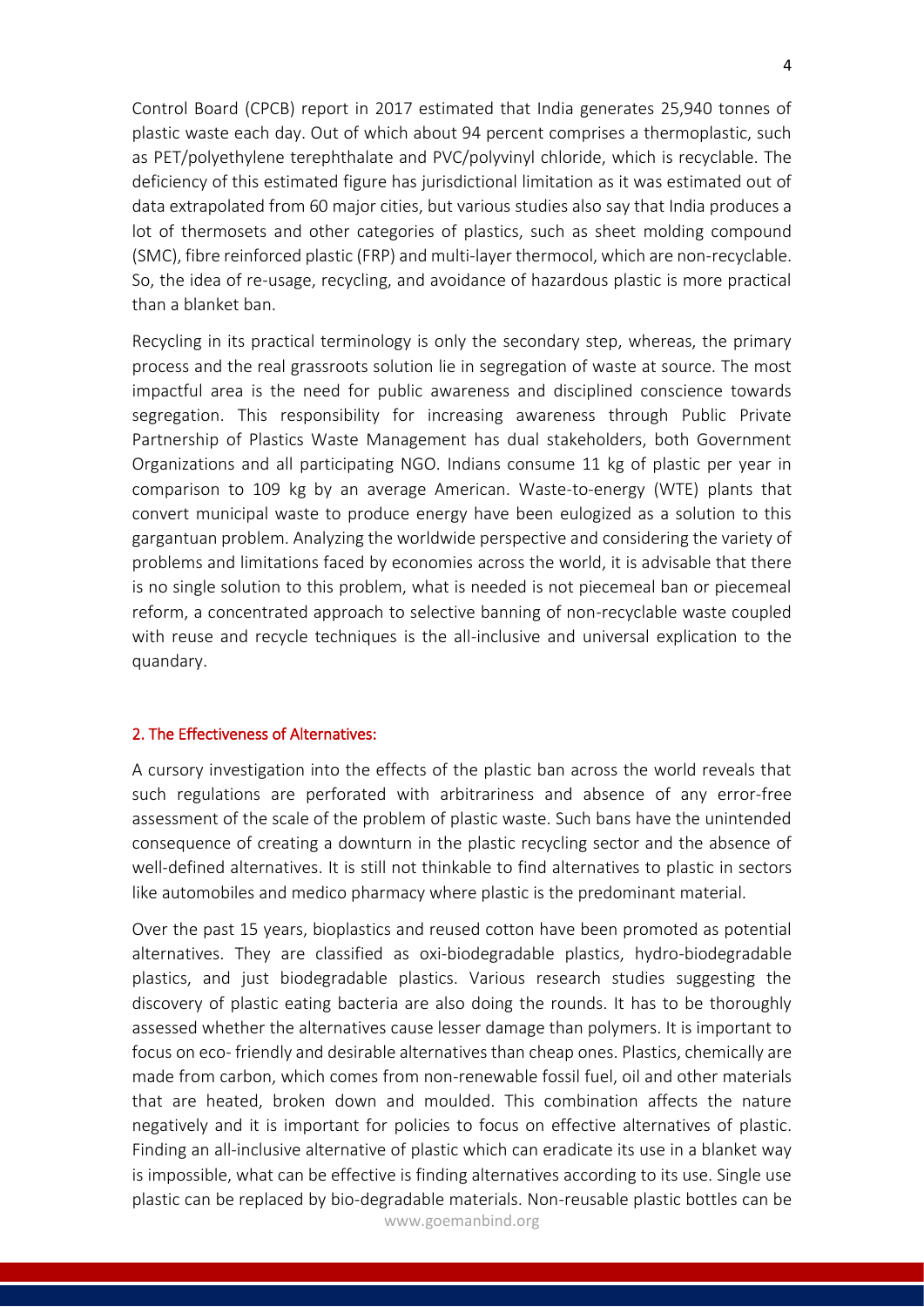replaced by glass, which can be recycled and are made by renewable materials having zero impact on the environment. It is now becoming a worldwide phenomenon to alternate the use of plastic bags with eco-friendly paper bags and promote the use of additives called prodegradant concentrates (PDCs) which promote oxidation processes and break the plastic down into brittle, low-molecular-weight fragments. Totally Degradable Plastic Additives or TDPA can be used in the manufacturing process which replaces the non-degradable plastic poundage with purer and environment friendly polymers. Research studies are reinvigorating the idea of converting casein, the predominant protein found in milk, into a biodegradable material that matches the stiffness and compressibility of polystyrene. There are suggestions to replace PET with polycaprolactone (PCL), a synthetic aliphatic polyester. It is made from renewable resources and completely degrade after six weeks of composting. It can be easily processed but has not been used in significant quantities because of manufacturing costs. The best alternative to plastics is "naturally produced polymers" i.e. polyhydroxyalkanoate (PHA) polyesters, the two main members of which are polyhydroxybutrate (PHB) and polyhydroxyvalerate (PHV). To deal with the plastic penance there has to be a systematic set of alternatives to replace plastic on a case by case basis. Ban on plastic is mostly legislated by States via executive orders, which on a subjective reading clearly defines the problem and issues guidelines on how ban should be implemented. The focus should be shifted from bare rules to inclusive regulations which provide for readily available and accessible alternatives.

## III. PLASTIC ECONOMY AND INTERNATIONAL PERSPECTIVE

The flourishing production of plastic has largely outpaced all other materials from mid 1950s and it is estimated that if the growth in plastic production persists at the current rate, by 2050 the plastic industry may account for 20% of the world's total oil consumption. The all-embracing perspective of the New Plastics Economy is that plastics never become waste, instead; they enter again in the economy as valuable technical or biological nutrients. The new plastics economy nourished by the principles of the circular economy. International jurisprudence has often let the interpretation and constitutionality of executive orders issued in the interest of public policy to the wisdom of courts. The Government of India notified the Plastic Waste Management Rules, 2016, vide G.S.R. 423(E), in the suppression of the earlier Plastic Waste (Management and Handling) Rules, 2011. With Bills regulating and imposing a ban on plastic pending with the legislature of many countries, territories including various states in the United States in America, Asia and EU has preferred an option of state executive orders issued by Governors and competent authorities to tackle this problem. The European Commission proposed the banning of plastic single-use plastic products such as cotton buds and plastic straws in an effort to reduce marine litter and replacing it with more environmentally sustainable materials. The proposal is still pending before the European Parliament and Council. In 2015, the European Parliament passed Directive 2015/720 to reduce plastic bag use by 50% by 2017 and 80% by 2019 and an agreement was signed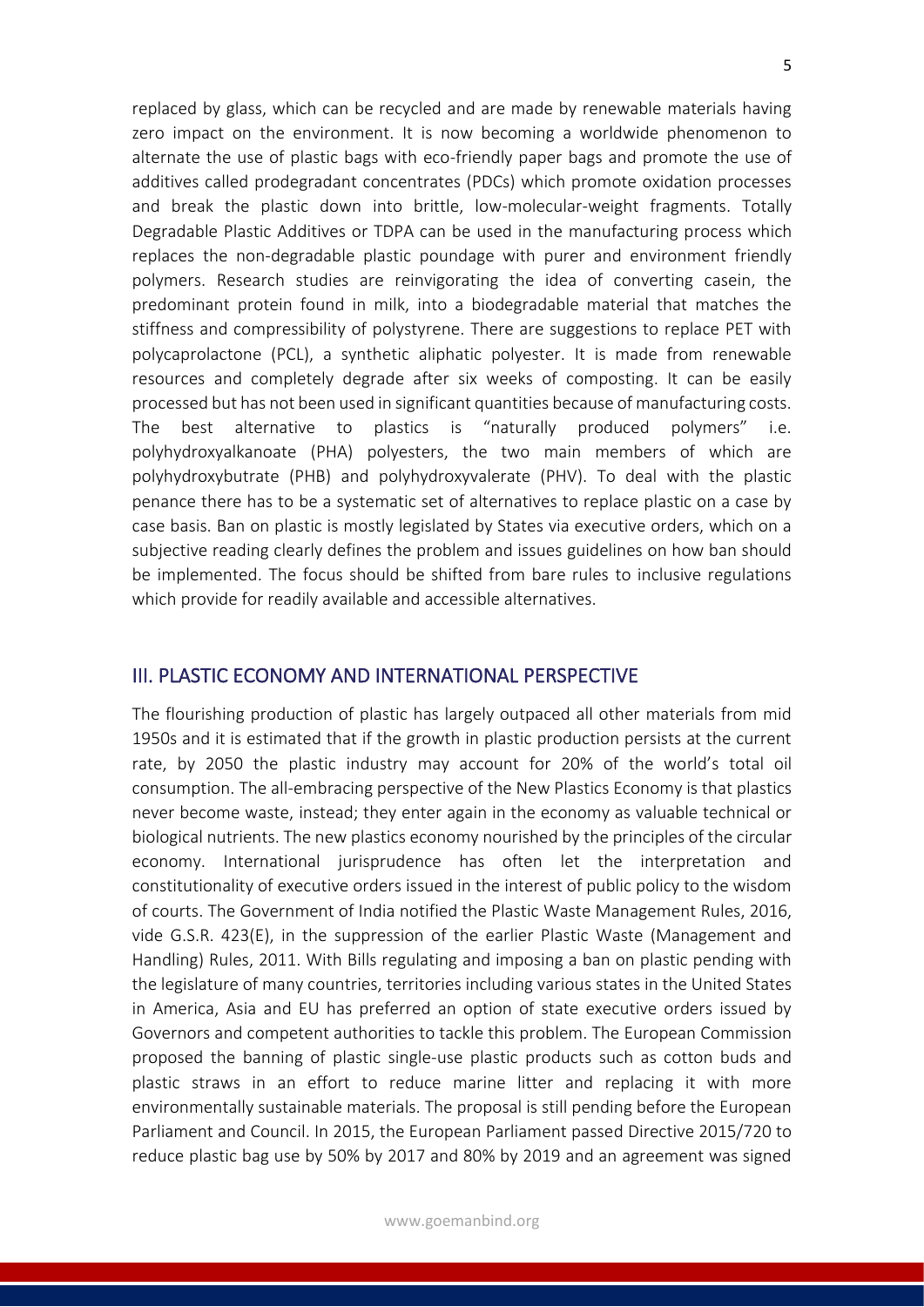between trade representatives and the Federal Ministry of Germany for Environment, Nature Conservation, Building, and Nuclear Safety in April 2016 to reduce plastic.

Denmark- Denmark had taxed the usage of plastic bag in early 1993. Denmark has one of the lowest consumptions of light-weight single use plastic bags, ranging up to 4 per person each year. Ireland- Ireland reduced the consumption of single use plastic bags by 90% in a year by imposing a levy of EUR 0.15 (AUD 0.24) in 2002. It was passed on to the consumer and these funds were directed to an environment fund which raised EUR 9.6 million in 2002. Australia- The states of South Australia and North Territory along with some cities have independently banned the plastic in some way or the other.

United Kingdom- The Climate Change Act 2008 is the legislative framework for the regulation of plastic bags in the United Kingdom. UK has been in the forefront to ban the use of plastic in the EU. It introduced a tax on plastic in 2015 and the consumption was reduced by 80%. The government also predicted significant socio-economic benefits from the ban, including £60 million reductions in litter cleanup costs and £13 million in carbon savings.

United States of America – San Francisco started the culture banning of single use plastic in 2007, which led to a 72% reduction in plastic bag pollution. Seattle made its first step towards reducing plastic pollution in 2012 by banning retail stores from handing out single-use plastics. The legislation passed despite the American Chemical Society spending around \$1.4 million lobbying against it. Various other states are on its way to implementing a dual approach of taxation and bans on single-use bags.

China – China made a historic diplomatic decision in January 2018 as the nation banned the import of plastic for recycling. China is one of the biggest recyclers of plastic in the world with many of the developed countries dumping their waste there. In spite of having the technical facilities intact, they took the populist measure keeping in mind the health of the people. This has forced the developed nations to check for alternatives and create a circular economy which is prudently economical.

The Constitutional Court of Chile ratified a bill that bans the retail use of plastic bags across the country, ruling against an appeal filed by the plastics industry. Chile's Congress had unanimously approved the new ban, citing concerns of plastic pollution in the ocean and on land. More than 16 African countries have announced bans on certain types of plastic items to varying levels of effectiveness on the basis of demography and ecological distribution. Before a ban on bags, plastic bags were christened South Africa's "national flower" because of their prevalence in bushes and trees. Kenya has one of the most stringent bans on plastic, anyone in Kenya who's found using, producing, or selling a plastic bag faces up to four years in jail or a \$38,000 fine (Gazette notice number 2356). The EU Parliament has taken up the issue to discuss measures that would require member states to cut plastic bag use by 80 percent by 2019. A memo on the proposal noted that "plastic bags have been found in stomachs of several endangered marine species," including various turtles and 94 percent of North Seabirds. Almost all members of the UN General Assembly have some form or the other ban on plastics in their respective countries.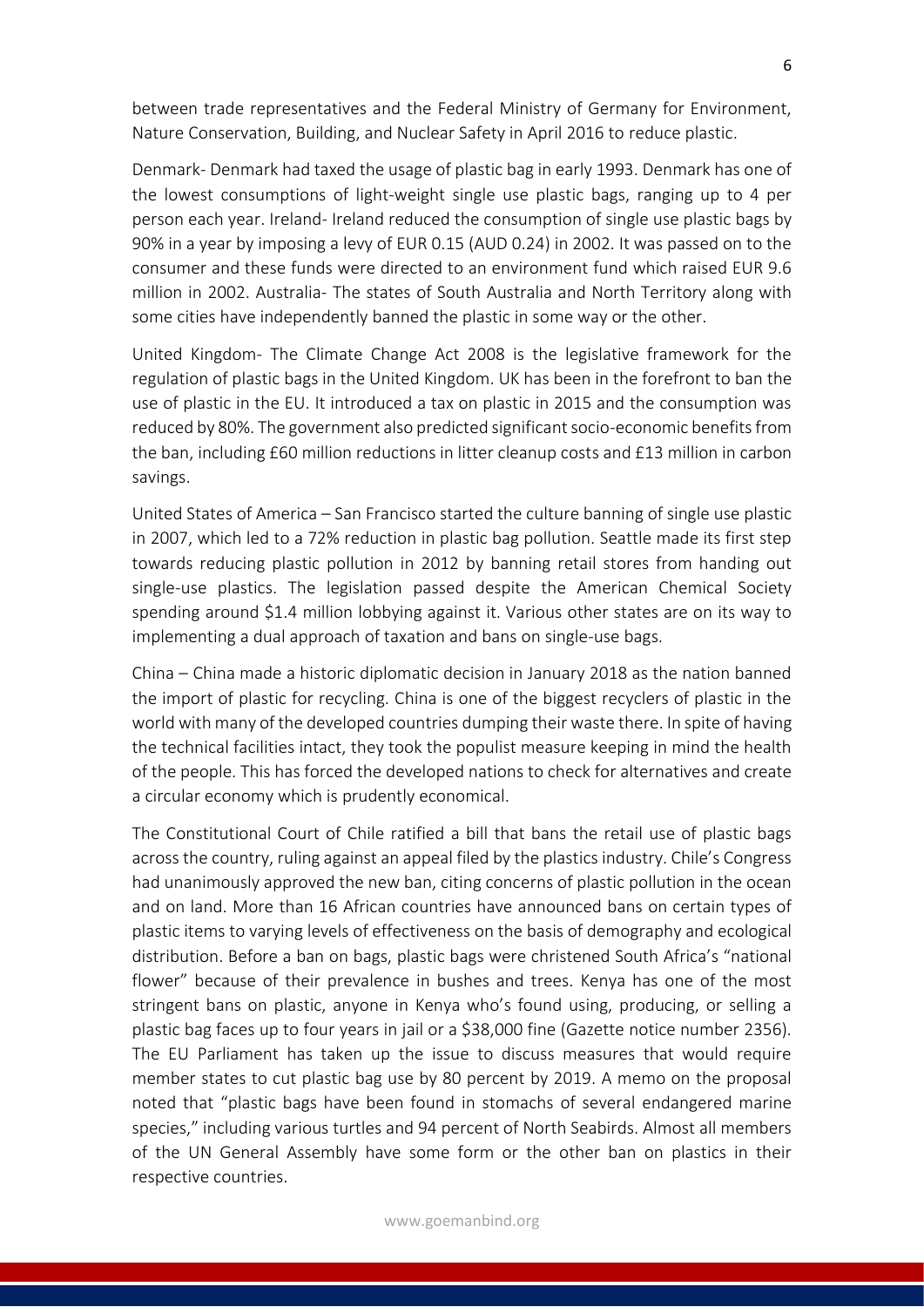The plastics industry has invested a substantial amount of money to lobby against plastic bag ordinances. The question that is apposite and germane to the discussion is whether the selective ban by countries according to their convenience is the perfect solution to solve this global threat. An international assessment of the practicality of a common norm, questions as to amendments, implementation and review remain unanswered. As contamination by waste plastic is a transnational issue and beyond the territorial jurisdiction of many states, a common standard or a universal acceptance of certain parameters will be absolutely beneficial to curb this monstrous issue. The most important factor to tackle white pollution is the awareness of consumer and layman, which is possible internationally only with the participation of organizations and influencers from various walks of life. Many innovative steps have been taken by various nongovernmental groups which has in turn generated a universal oneness among people to oust plastic pollution. From floating trash collector steams out of San Francisco on a mission to clean up the Great Pacific Garbage Patch, Airlines banning plastic materials, Carlsberg beer ditching the evil plastic multipack rings that hold beer, Walt Disney Company banning single use plastic at its theme parks and resorts, to the National Geographic selling a separate anti plastic themed magazine, the world has come together to beat the plastic pollution.

#### IV. ROLE OF COURTS AND ENVIRONMENTAL JURISPRUDENCE IN INDIA

"Let us all join together to beat plastic pollution and make this planet a better place to live." [Indian Prime Minister Narendra Modi announced the Government's intent to eliminate all single-use plastic in the country by 2022. With a fast-growing economy and population of 1.3 billion, India is still struggling to manage its vast waste stream, and is a significant contributor to global ocean plastic.]

India was the host for 2018's World Environment Day which is themed 'Beat Plastic Pollution.' With the enormous utilization of plastic in day to day life, a complete ban on plastic might not be implemented, nonetheless, the individual usage of plastics comprises of almost 40 percent (per capita consumption levels of polymers in India is 11 kg, 38 kg in China, 65 kg in Europe and the global average is 28 kg) of the total plastic production which can easily be done away with and this small steps with alternative methods. The Centre for International Environmental Law (CIEL) noted; "Current initiatives to tackle plastic pollution focus on the symptoms but not the root of the problem." The industrial revolution brought an awakening among the men inhabiting this Earth that nature, with all its resources, was not unlimited and forever renewable. The uncontrolled industrial development generating tonnes of industrial waste including plastic and other related poly waste disturbed the ecological balance by polluting the soil, water and air which in turn, had a devastating effect on the wildlife, marine life and soil health and, therefore efforts are taken by judiciary and legislative bodies to protect the ecological balance. With this constitutional and statutory provision, the Supreme Court has held that the precautionary principle and polluter pays principle are part of the environmental law of the country. It is pertinent to understand that how much ever policy and judicial actions can influence our everyday lives, reducing plastic ultimately falls on the individual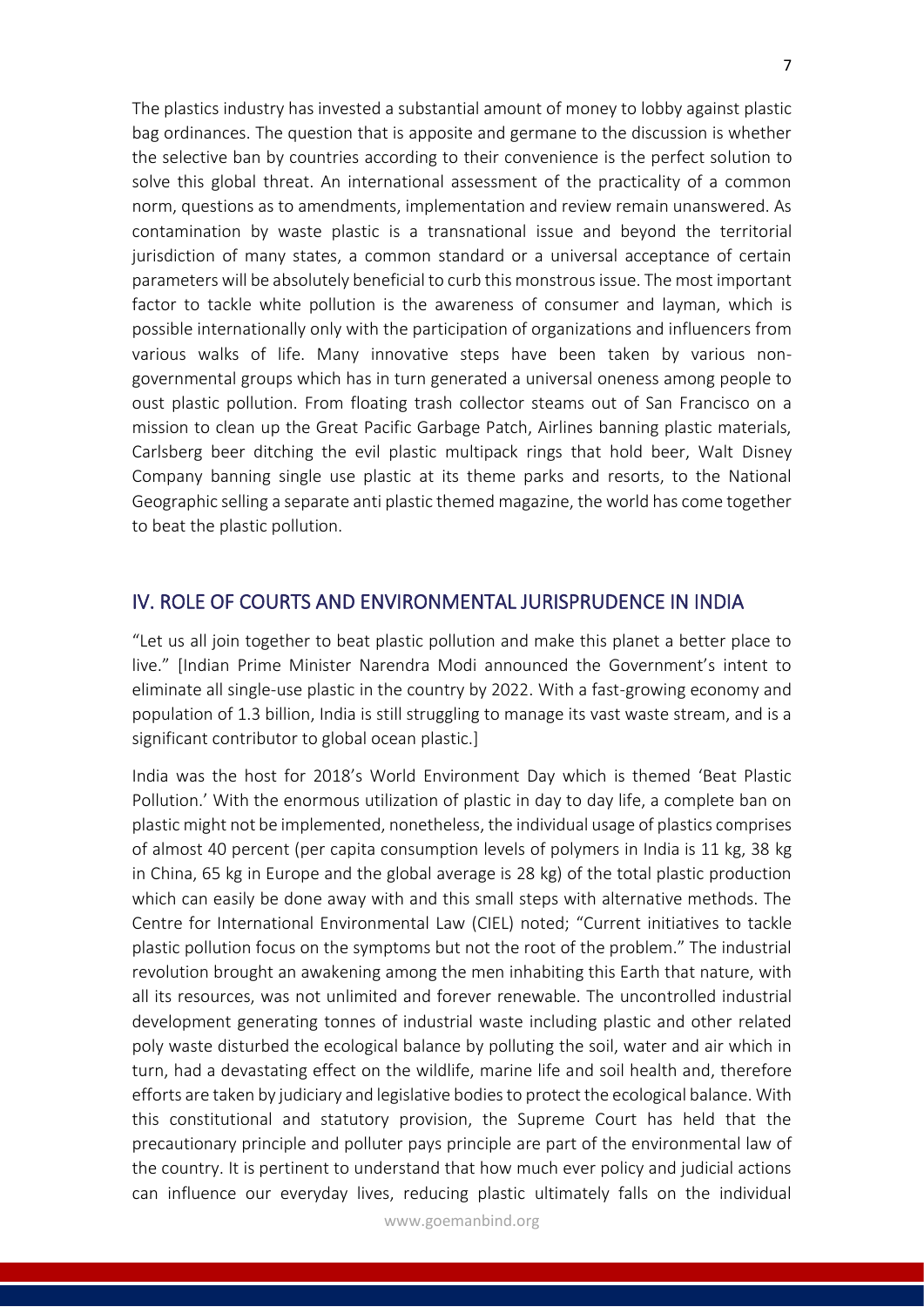consumers to act, but, what we lack are binding rules for land-based sources of plastic pollution that apply to countries around the world. Pollution from plastic and polythene bags is a serious problem not only in cities and towns but also in the villages. There is no specific legislation on the subject. In the case of Animal and Environment Legal defense fund v. UOI, a state government alleged that even tribal people throw polythene bags into the forest while they travel to and fro for fishing in a reservoir within a national park. Large scale use of plastic and polythene bags block the normal flow of drain water, causes serious logging problem, danger to the public to public hygiene, and creates environmental pollution as these bags neither melt not dissolve in the soil. On one hand, there is a greater acceptance of our concerns, but on the other, there is growing resistance against the required action. Disposal of plastics has been a pressing problem all over the country. In Milkman Colony Vikas Samiti v. State of Rajasthan, the Supreme Court had to deal with the problem. Stray cattle often consume plastics which are injurious to their health. Discussing the issue, the court asked the municipal corporations to ensure that used plastics and plastic materials are separated from other garbage and then destroyed in order to prevent consumption by cattle, bulls and other animals.

In Wing Commander Utpal Barbara v. State of Assam, the petitioners sought the issuance of an appropriate writ to quash the order of the executive magistrate imposing a ban on the use of polythene bags throughout the state. The Guwahati High Court said that s144 of the CrPC could not be used for arriving at a permanent solution to the problem of pollution from plastics and polythene. The provision was used for immediate prevention and as a speedy remedy in the case of imminent danger, and was not designed for solutions of either permanent or semi permanent in character. The polythene bags do not create an imminent danger. Use of polythene bags containing toxic element because of dye used as an ingredient may be dealt with under s144 of CrPC for a short period, but not in perpetuity. If any manufacturer undertakes the recycling process in violation of law in force, the problem has to be dealt with under that law only. The 'legislative intent' embodied in the language of s144 suggests that this power is available only to meet an 'imminent situation'. Considering all these aspects, the court was of the opinion that the satisfaction arrived at by the additional district magistrate is issuing the impugned order could not be justified in the given circumstances of this case.

The environmentalists and manufacturers have been debating on the efficacy of plastic in its biodegradable avatar. According to the environmentalists, plastic elements can continue to gnaw at the soil for more than 500 years after the destruction of part of biodegradable plastic by an inbuilt mechanism. They say that the presence of chemical compounds such as dyes and colored pigments can inflict greater damage. On the other hand, citing the biodegradable version as the perfect solution to curb pollution, manufacturers argue that under the biodegradable version, the plastic can be completely decomposed in 3 months. According to the manufactures, the biodegradable version consists of polythene granules and carbohydrate- based polythene which burn like paper without emitting toxic gases like dioxin. The magnitude of these problems prompted Almitra Patel of Bangalore to file an Article 32 writ petition before the Supreme Court, seeking writs against the states and principal municipalities to implement cradle to grave waste management The Bombay High Court addressed a more modest agenda in Shanti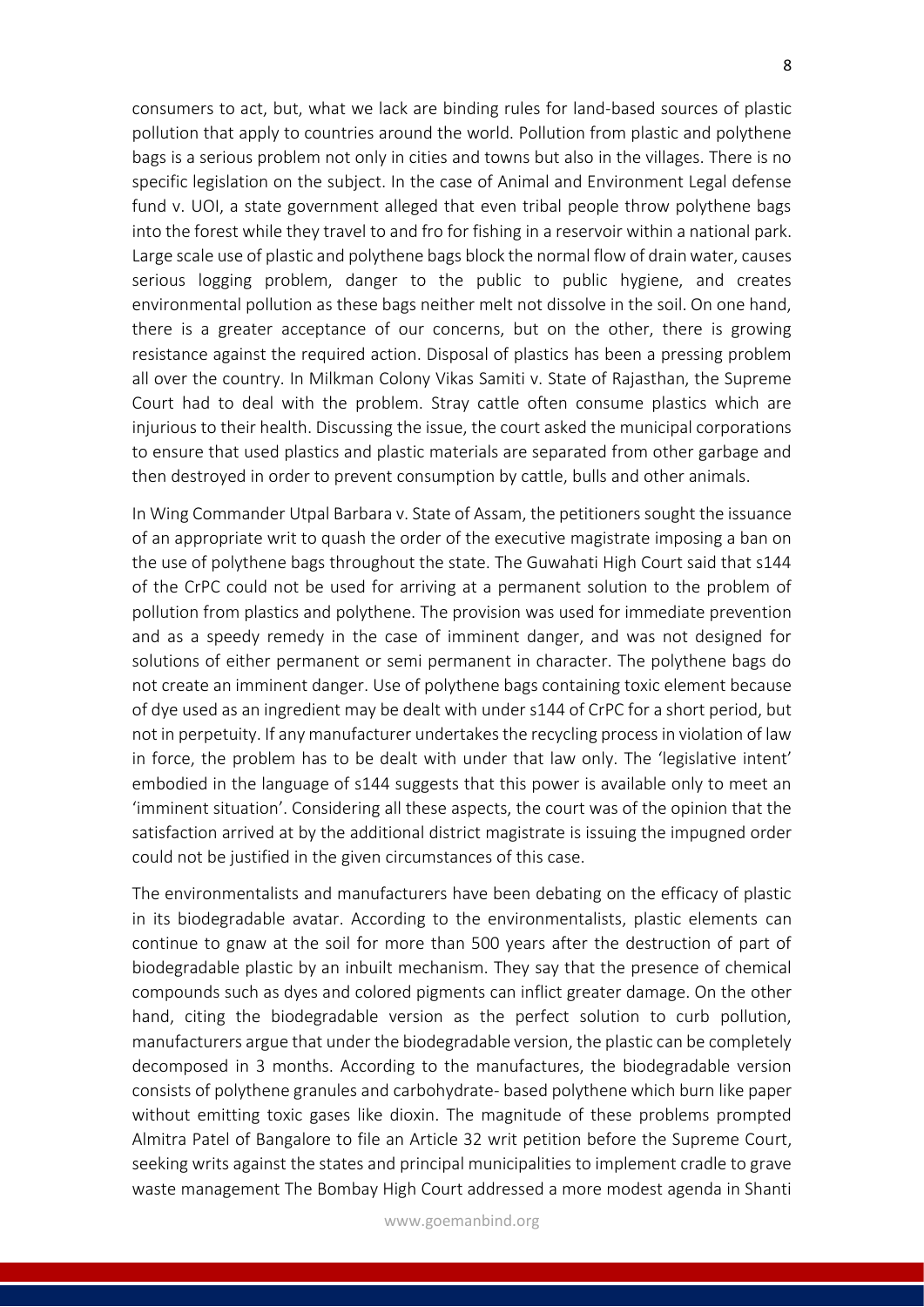Park Co-op Society Ltd. v. Municipal Corporation of Greater Mumbai. The residents of Shanti Park complained against the daily burning of waste including plastic at Deonar. The High court issued a series of orders requiring the municipal corporation to improve its dumping practices and to prevent the burning of plastic. The Court has time and again proliferated on the constitutional principle that the state has sufficient authority to enact the impugned law in the exercise of its sovereign powers as distinguished from police powers of the state. This authority was duly exercised when the Plastic Waste Management Rules, 2016 was implemented to ban the use of carry bags below 50 microns. This dictum was observed by the Supreme Court in the case of Ivory Traders & Manufacturers Association v. Union of India, where the Court highlighted that the legislation which provides for the extinction of the ownership of a person is not a law for the purpose of acquisition and requisitioning of the property by the State. Any person of the locality has a right to complain to authorities who are obliged to monitor environmental degradation and ecological imbalance. On record, notices have been served to respondents that the improper and untreated discharge of polymers and other pollutants, causing harm to the environment of the locality. Protecting the environment is now a fundamental duty under Article 51-A of the Constitution of India.

As many as 25 states in India have banned different types of plastics over the last two decades, but the implementation of the ban has been bleak. The Plastic Waste Management Rules, 2016 had banned the use of carry bags below 50 microns, while directing a phase out for all multi-layered packaging in two years, but the latest revision in the rules, remove the blanket ban. After Sikkim, Maharashtra became one of few first states in India to impose a very stringent ban on plastics. The 2017 monsoon flooding in Mumbai due to clogging of drains by plastic waste and construction debris paved way for such a ban. Since, plastics have become part of our everyday life, banning commodities made of it is a herculean task. Therefore, a transition and active propagation for the same are required. The resolution of Maharashtra Plastic and Thermocol Products (Manufacture, Usage, Sale, Transport, Handling and Storage) Notification, 2018, which came into effect on March 23, 2018 imposes restriction on manufacturing, usage, storage, distribution, wholesale and retail sale, import and transportation of all kinds of plastic bags (with or without handle), disposable cutlery items made of plastics (polystyrene)— plates, cups, glass, bowls, forks, spoons—straw, non-woven polypropylene bags, plastic sheets, plastic pouches and all kinds of plastic films, in the entire state.

The State of Himachal Pradesh has shown the world baby steps for effective implementation of environmental principles by banning on all forms of polythene bags. The entire process of controlling polythene started in 1955 with the legislative backing of the Government formulating the Non-Biodegradable Garbage (Control) Act, 1995. The repercussion was a partial ban which could not deliver reasonable results as it imposed on traders, retailers, and vendors for using colored polythene carry bags manufactured from recycled plastic. In 2011, the State Government introduced a blanket ban on the use of polythene in all its forms. Many of the one-time use plastic items like plastic cups, glasses, plates, etc. were covered under this new order notified and dated March 19, 2011. The connection of events shows that it is not just the legislative which can solve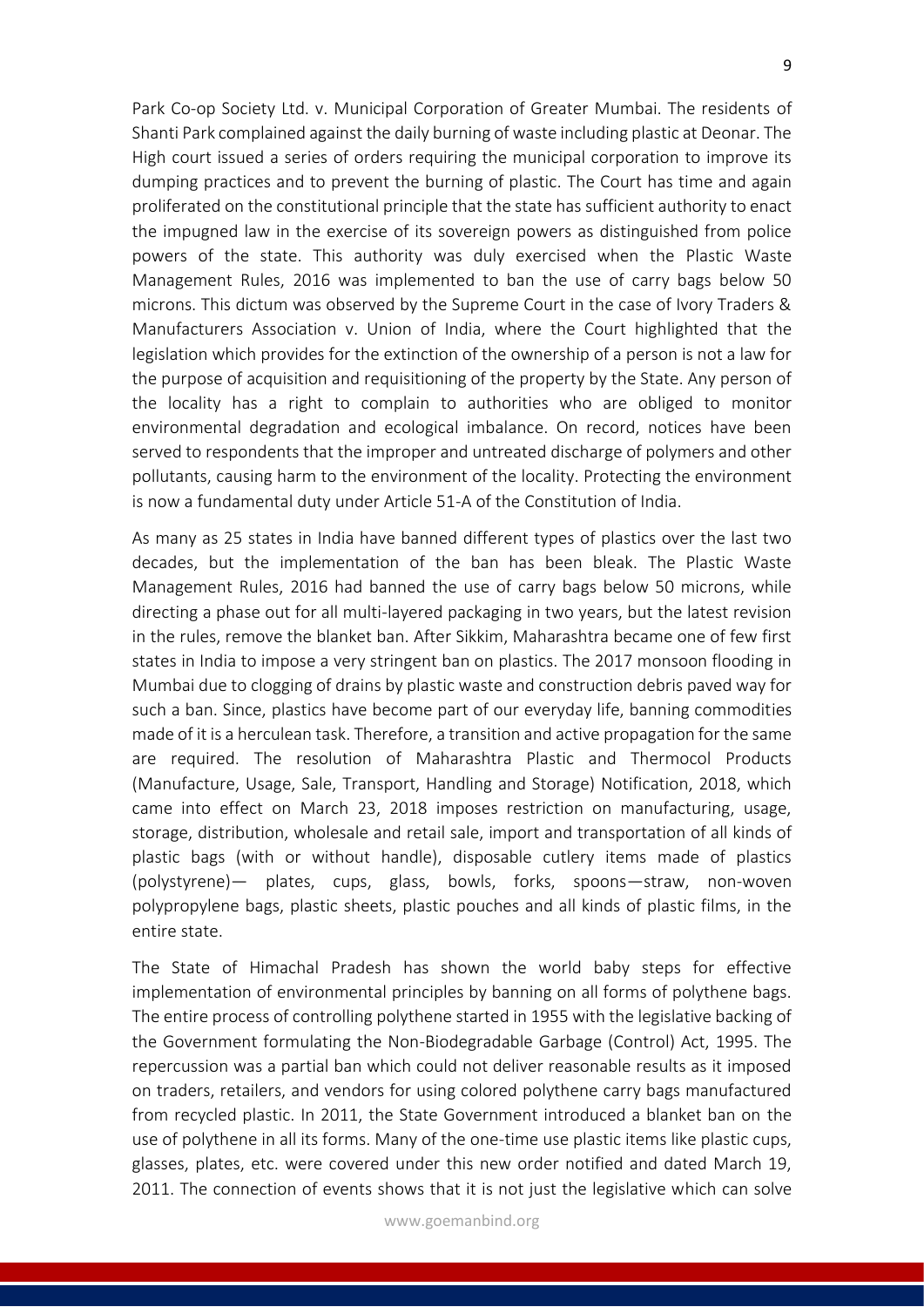the problem but requires participation from all other constitutional bodies. The High Court of Himachal Pradesh has played a pro-active role by judicial activism in the writ petition of Sanjeev Kumar v. Union of India and Ors, where the Court directed the government to take more stringent and effective measures to manage plastic. It was widely reported that the enforcement of this order was more interesting than the order itself, not only the officers but also multiple agencies (Pollution control board, the local bodies, and the police) who were assigned the task of compounding users and vendors carrying plastic material with punitive powers. Social campaigns were initiated to create awareness and create the consciousness of dissuading people from using plastic bags which led to more than1162 cases being registered and fines were collected up to Rs. 9,48,950 in total. The ban had a dual nature to tackle production and sale of plastic and even smuggling was brought under its ambit. A small-scale industry where hundreds of families, especially in the urban poor households, started manufacturing bags made out of newspapers was created after this.

## V. MARINE PLASTIC POLLUTION AND CROSS-BORDER SOLUTIONS: A PLANETARY CRISIS

Take action to reduce the incidence and impacts of pollution on marine ecosystems, through effective implementation of relevant conventions adopted in the framework of the International Maritime Organization (IMO), and the follow-up of the relevant initiatives… as well as the adoption of coordinated strategies to this end. We further commit to take action to, by 2025, based on collected scientific data, achieve significant reductions in marine debris to prevent harm to the coastal and marine environment.

#### [Paragraph 163- Future We Want, Rio+20: Oceans and Seas]

Plastic because of its omnipresent and prevalent nature accompanied by its longevity is the utmost and major element of marine debris. The quantity of unmanaged and untreated plastic waste entering the ocean known as plastic waste leakage has outstretched crisis levels and has caused significant economic and environmental damage. The problem calls for a collective global response or a cross-border solution. The option of setting targets and timelines by an international treaty is practically considered not possible because of the cost and time involved. But the subjective solution to marine pollution by cross-border regulations and restrictions is still achievable. As the plastic entering sea cannot be fully contained by national legislation and plastic disposed of by one country may end up in the nautical territory of another country. Just like greenhouse gases and ozone depletion it is a transnational issue as it travels beyond national boundaries. Many research studies argue that considering the ubiquity, persistence, and cross-boundary nature of plastic pollution, streamlining it is not an unconquerable task. The determination at the international level is slowly gaining popular support as the time is now ripe for initiating talks at an international level targeting disposal restriction and issuing waste management procedure with an intention to protect the oceans and marine life.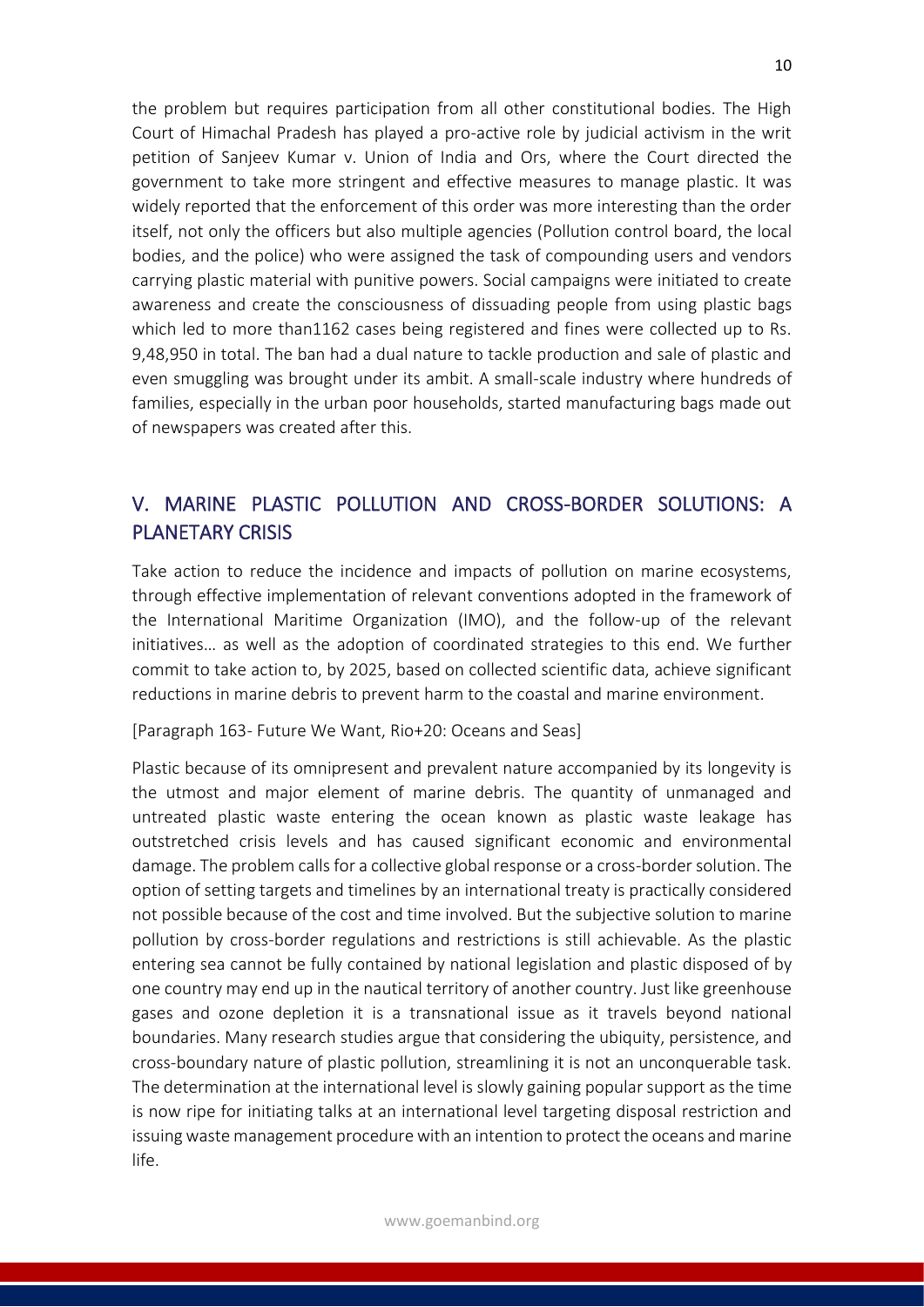An estimated 4.5 to 13 million metric tons of plastic is added to the oceans annually. More than 50% of the ocean is beyond national jurisdiction, including the infamous "garbage patches" in oceanic gyres where plastic accumulates. This nature of Moana has forced the international community to come together to control white pollution from disintegrating the pristine marine ecosystem. Despite being one of the most serial killers of Mother Nature, international agreements have often neglected plastic pollution from their purview. There are various local, regional and national level policy blueprints spreading across the globe aimed at preventing and mitigating plastic pollution, but none has a level of commitment that scales with the global magnitude and accelerating growth of the problem, but there are a few non-binding international documents focused on plastic pollution, including MARPOL and the United Nations Environmental Program's (UNEP) new Clean Seas campaign.

According to the United Nations Environment Programme (UNEP) there is little evidence to suggest that products labeled as biodegradable will significantly decrease the volume of plastic entering the ocean. Solutions must be global, effective and fast and require a full view of the integrated life cycle with path dependency. According to a joint study conducted by China and Philippines achieving this goal will require a six-point plan: (1) commitment by government at all levels to set and achieve ambitious waste management targets; (2) on-the-ground wins that provide proofs of concept for integrated waste management approaches in "beta" cities; (3) expansion of proofs of concept to a critical mass of cities/regions through a best-practice-transfer mechanism; (4) establishment of the necessary project-investment conditions to pave the way for private, public, and multilateral funding; (5) facilitation of technology implementation; and (6) prioritization of the ocean-plastic challenge as part of the global policy agenda on the ocean.

## VI. GLOBAL TREATY ON PLASTIC POLLUTION:

If there are any geologists in millions of years, they will easily be able to pinpoint the start of the so-called Anthropocene – the geological age during which humans became the dominant influence on our planet's environment. Wherever they look, they will find clear evidence of its onset, in the form of plastic waste. The global production of plastic each year amounts to around 381 million tonnes and out of which only 5-9% is recycled, as this a globally threatening figure there has been a persistent demand to have reduction targets for future. As plastic pollution caused by one country directly or indirectly affects another country, so it is peremptory to have a global plan to address it, as we have for carbon emission to tackle climate change. The viability of the proper implementation of a global treaty or international agreement depends on 3 important factors – a properly drafted treaty which suffices the needs and meets the aspiration; technological and technical availability and willingness of the nation. As it is a sensitive topic, this concept has proponents and attackers. Proponents have compared the proposal with past success stories of Montreal Protocol on Ozone layer depletion and the Minamata Convention on Mercury as they have been influential and contributed in safeguarding the environment and human health. The advocates supporting the demand of having a global treaty have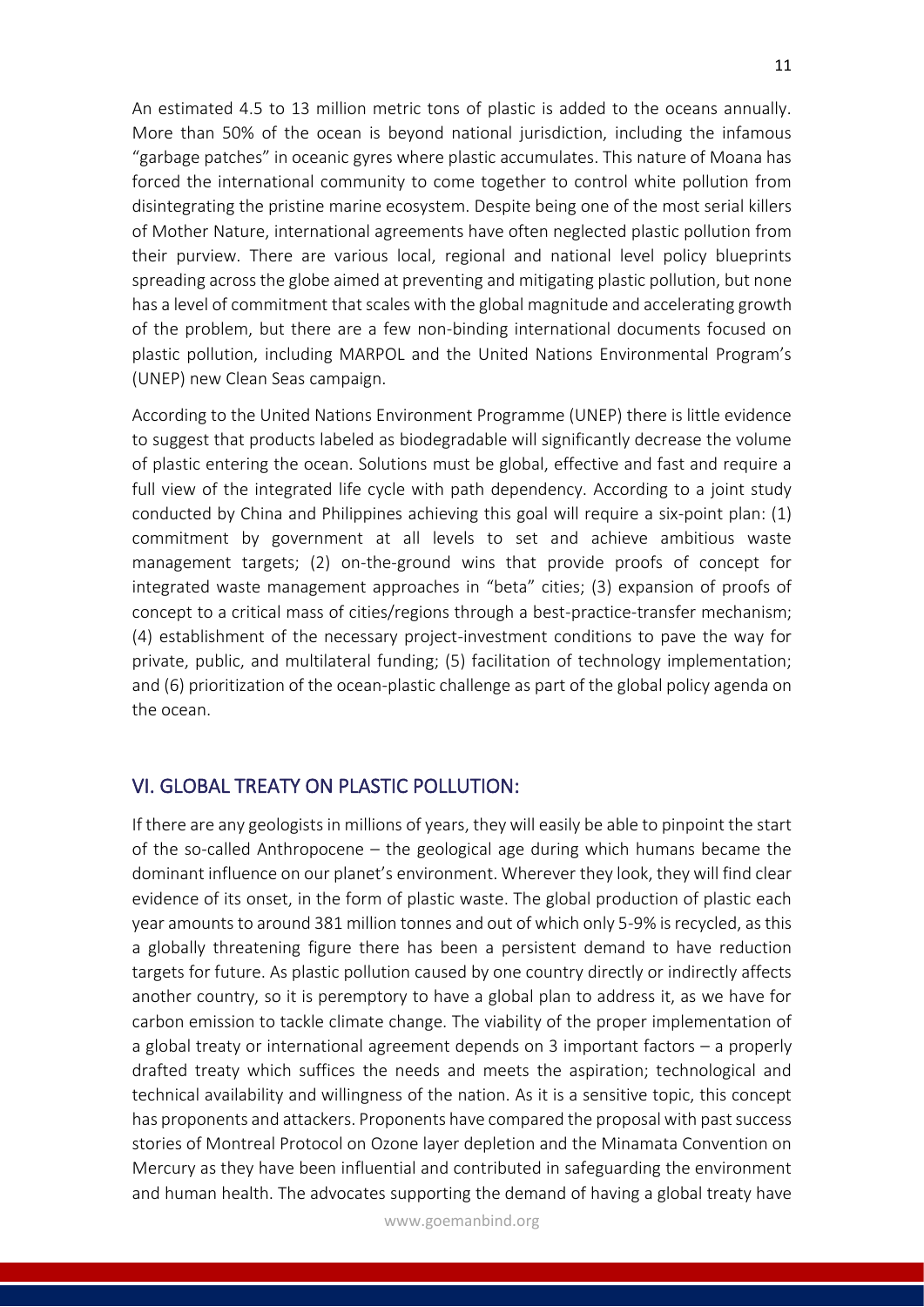raised suggestions to add this to the Paris Agreement on Climate change. The attackers of this policy include United Nations Environment Chief Erik Solheim, he stated, "Climate pollution is invisible. You can't sense it because it has no taste and, therefore, you need a global mechanism. Plastic pollution is harming you. People are much more likely to act even without treaties and targets". There are doubts at the diplomatic level due to devious, manipulative and trade adherent decisions with the Machiavellian intent being imposed on frail economies in these treaties. As the issue is not a win-lose negotiation but a win-win necessity, it better to knock down the issue with consensus and national efforts, with the indirect assistance from international bodies, like in the case of smoking addiction. The proponents form their conceptual opinion on the global nature of plastic pollution and the fact that a significant amount of it is generated by multinational companies, international action is a must as regional and city level decisions will not be enough.

There has been a paradigm shift in the global policy with recent developments in climate change policy paving way for a plastic pollution treaty. It took around 25 years of deliberation among international communities to build an international agreement to limit carbon emissions. It is noted that considering the amount of time required in building consensus, in terms of drafting a treaty and crafting discussions and deliberating arguments, an all comprehensive treaty can only come into force by 2040, by this time there will be more plastics than fish in the ocean. The current stage of plastic pollution can be compared to climate change when the UN Framework Convention on Climate Change formally recognized the climate change as a threat to the world and encouraged voluntary, undefined support. The basic principle of public policy is that the pace of solutions must match the scale and pace of problems. So, it is practically possible for local and national actions to primarily attack the problem from the roots by using mechanisms like bans, taxing, limiting and through punitive actions. It is pragmatic for countries to come together to establish measurable reduction techniques through diplomatic assistance aimed toward zero waste as the current production estimates that roughly around 12,000 million metric tons of plastic will be in the natural environment by 2050. Shift to a sustainable plastics economy, and improving waste management infrastructure that promotes zero waste requires collaboration rather than compulsion. It is significant to study that the ability to prevent and mitigate plastic pollution locally and nationally varies on the basis of nation and region because of resource availability for waste management. Many countries receive large imports of single use plastic despite having the inadequate infrastructure for waste management, this lack of direct link between the two leads to open burning and illegal dumping. But in Kenya, local people insist that a year's ban has already had a significant effect and streets and fields are now mostly free of bag litter. Rwanda also has a strict ban in place and visitors arriving at Kigali airport are greeted with signs warning them that non-biodegradable bags are prohibited. Prison sentences have been handed down to people ignoring the rules and even a smuggling ring has cropped up. During the last U.N. Environment Assembly, the international community failed to incorporate reduction targets and encompass a stringent timetable. The only hopeful resolution was establishing a group to "further examine the barriers to, and options for, combating marine plastic litter and micro plastics from all sources,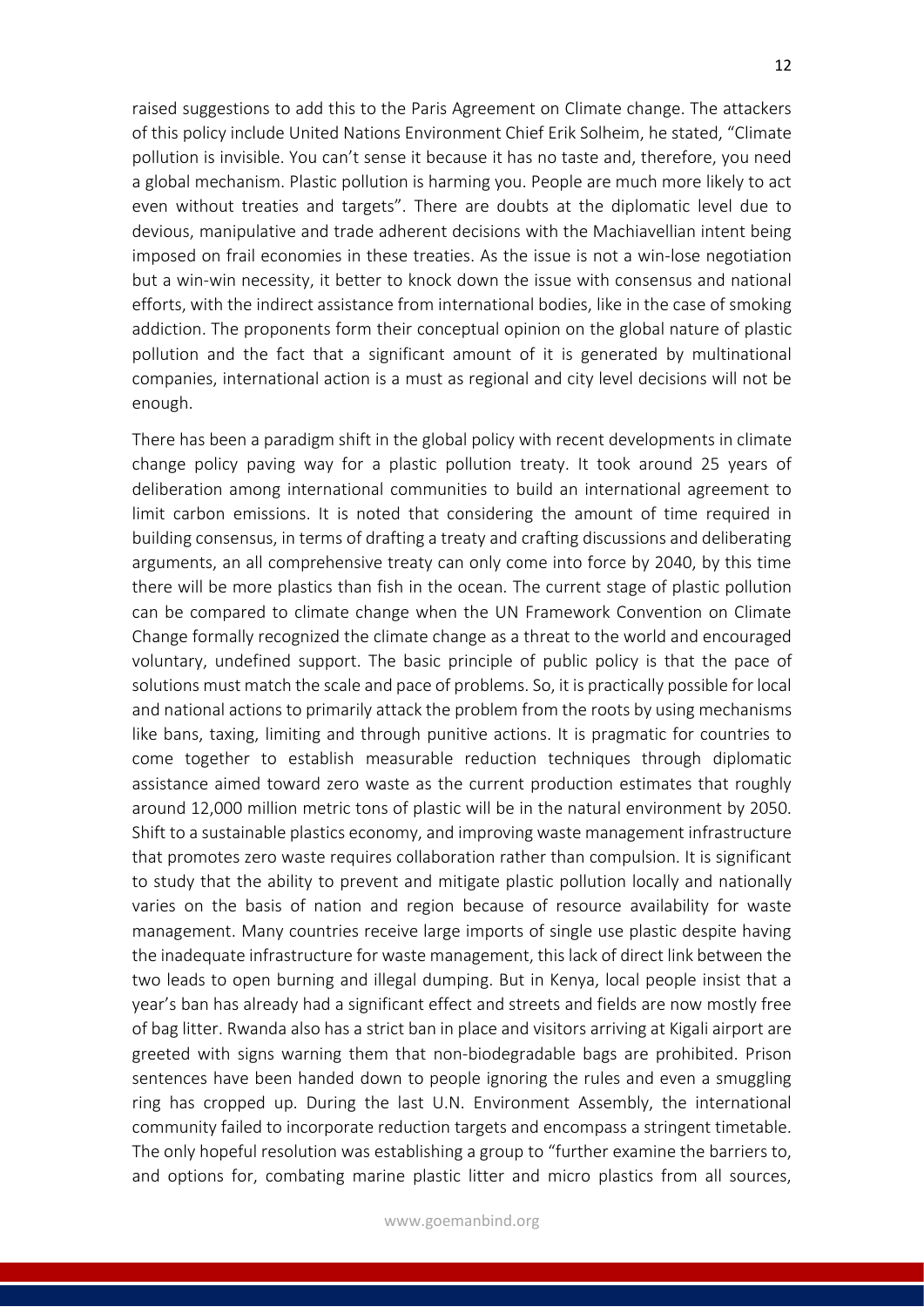especially land-based sources." The U.N. Environment Assembly actions are not legally binding but the majority of the signatories have adopted national measures to protect the environment in a comprehensive manner. Alternatively, many countries have called for a legally binding treaty focusing on reducing, reusing, re-purposing and recycling plastic and creating a global fund to help in better management of waste. Considering the pace of pollution, it is necessary to take immediate steps at possible levels rather than waiting for an international dictum. A comprehensive, irrevocable, progressive and forward-looking global plastics treaty cannot be easily achieved. The amount of time and money required to frame a treaty which will inevitably include loopholes and have shortcomings, it will be wise to decipher a strategy to manage the problem at national and local level. We will not have an international society if we destroy the environment, as the environment and the economy are really both two sides of the same coin, if we cannot sustain the environment, we cannot sustain ourselves.

## VII. WHAT ELSE CAN A NATION DO IN ORDER TO MATCH THE SCALE AND PACE OF SOLUTIONS WITH THE SCALE AND PACE OF EMISSIONS?

Today, 95% of plastic packaging material value i.e. \$80 to \$120 billion annually, is lost to the economy after a short first use. Plastic packaging generates significant negative externalities, conservatively valued by UNEP at \$40 billion and expected to increase with strong volume growth in a business-as-usual scenario. Various innovative methods have popped up but none of them showing the potential to resolve the global crisis. An international agreement still remains a faraway aim with antediluvian procedures. A global treaty with its time consumption and cost is not an immediate solution to the problem. Instead of, or in addition to the abovementioned policy instruments, other actions that could be pursued to reduce the amount of plastic waste include technological, social and waste management system responses at regional and national level. Public awareness is a common denominator for the success of any of the abovementioned initiatives aiming at having a broader social impact, similarly, awareness raising, monitoring and continued communication of progress to the public will help to build confidence and strengthen commitment to the cause. Public-private partnerships and voluntary agreements can, for instance, be valid alternatives to bans and can achieve reductions in the consumption of single use plastics.

Considering the ubiquity of plastic and the ubiquity of plastic pollution's impact on the ecosystem, UN Environment has drawn up a 10-step roadmap for governments that are planning to tackle the problem at source. The steps are based on the best practiced experiences of 60 countries around the globe:

- i. Target the most problematic plastics by conducting a baseline assessment, as well as the current causes, extent and impacts of their mismanagement.
- ii. Consider the best actions to tackle the problem, given the country's socioeconomic standing and considering their appropriateness in addressing the specific problems identified.